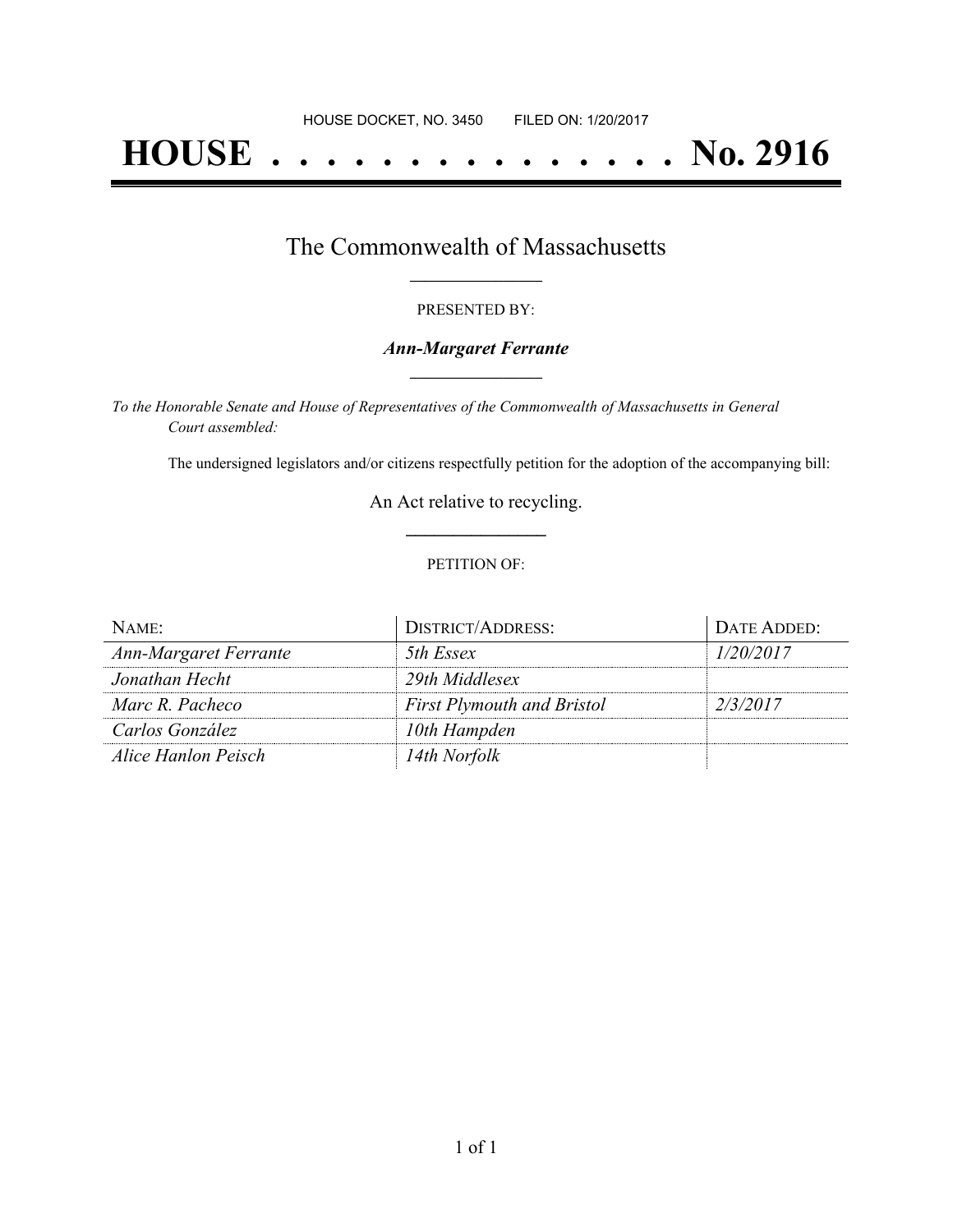#### HOUSE DOCKET, NO. 3450 FILED ON: 1/20/2017

## **HOUSE . . . . . . . . . . . . . . . No. 2916**

By Ms. Ferrante of Gloucester, a petition (accompanied by bill, House, No. 2916) of Ann-Margaret Ferrante and others for legislation to establish performance standards for the reduction of municipal solid waste. Environment, Natural Resources and Agriculture.

### [SIMILAR MATTER FILED IN PREVIOUS SESSION SEE HOUSE, NO. *671* OF 2015-2016.]

## The Commonwealth of Massachusetts

**In the One Hundred and Ninetieth General Court (2017-2018) \_\_\_\_\_\_\_\_\_\_\_\_\_\_\_**

**\_\_\_\_\_\_\_\_\_\_\_\_\_\_\_**

An Act relative to recycling.

Be it enacted by the Senate and House of Representatives in General Court assembled, and by the authority *of the same, as follows:*

| $\mathbf{1}$   | SECTION 1. The commissioner of environmental protection shall establish performance             |
|----------------|-------------------------------------------------------------------------------------------------|
| $\overline{2}$ | standards for the reduction of municipal solid waste, as described in section 2, to achieve the |
| 3              | purposes of the commonwealth's solid waste master plan and greenhouse gas reduction plan and    |
| 4              | to protect the natural environment, preserve resources, achieve progress toward the             |
| 5              | commonwealth's goals to reduce greenhouse gases and create green jobs in the commonwealth.      |
| 6              | The performance standards shall be promulgated by July 1, 2015.                                 |
| $\tau$         |                                                                                                 |
| 8              | SECTION 2. The department of environmental protection shall establish performance               |
| 9              | standards for municipal solid waste reduction on the basis of pounds per capita of solid waste  |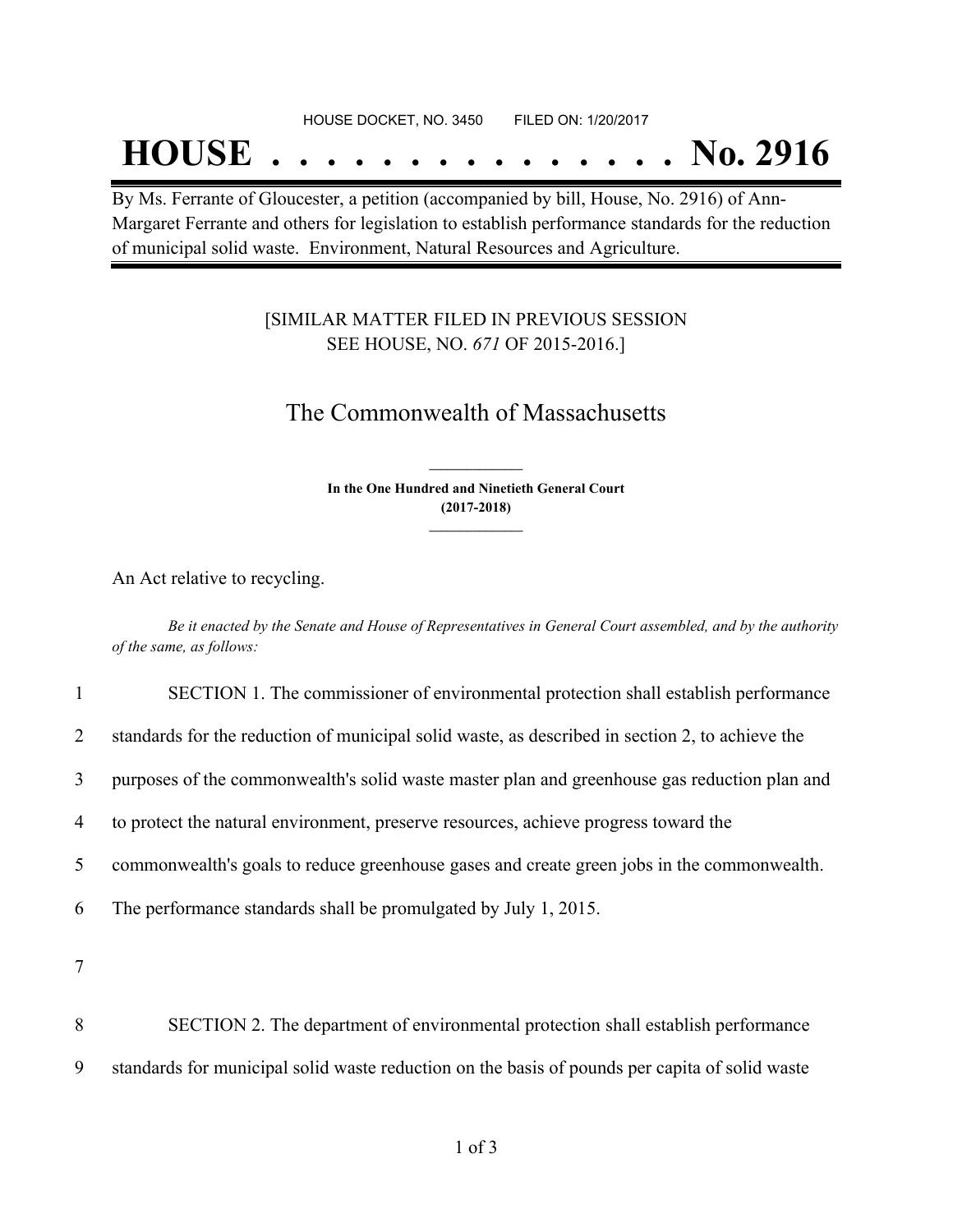disposed. The standards shall reduce solid waste to not more than 600 pounds per capita by July 1, 2016 and not more than 450 pounds per capita by July 1, 2021.

 SECTION 3. Not later than October 1, 2015, the secretary of energy and environmental affairs, in consultation with the department of environmental protection and the department of energy resources, shall develop a municipal solid waste standards action plan to assist municipalities in achieving the standards set forth in this act. The secretary shall review the effectiveness of existing recycling programs and other incentives available to achieve said standards and shall provide any recommendation including, but not limited to, potential regulatory and statutory changes to the commonwealths solid waste master plan, the 2020 Clean Energy and Climate Plan and the commonwealths Green Communities Plan. The secretary shall consult with the solid waste advisory committee in developing said plan.

 SECTION 4. Cities and towns shall report to the department of environmental protection not later than September 1 of each year the total weight of solid waste disposed of through said city or towns solid waste program during the prior fiscal year, as well as the number of households and residents who participated in said program. If the department makes a determination that a city or town has not met the municipal solid waste reduction performance standards as prescribed by the department by July 1, 2016, said city or town shall submit a report to the department setting forth the reasons the town did not meet the standards and detailing a plan to achieve said performance standards by July 1, 2021. The department shall issue a report for all municipal solid waste programs not later than December 1 of that year providing per

of 3